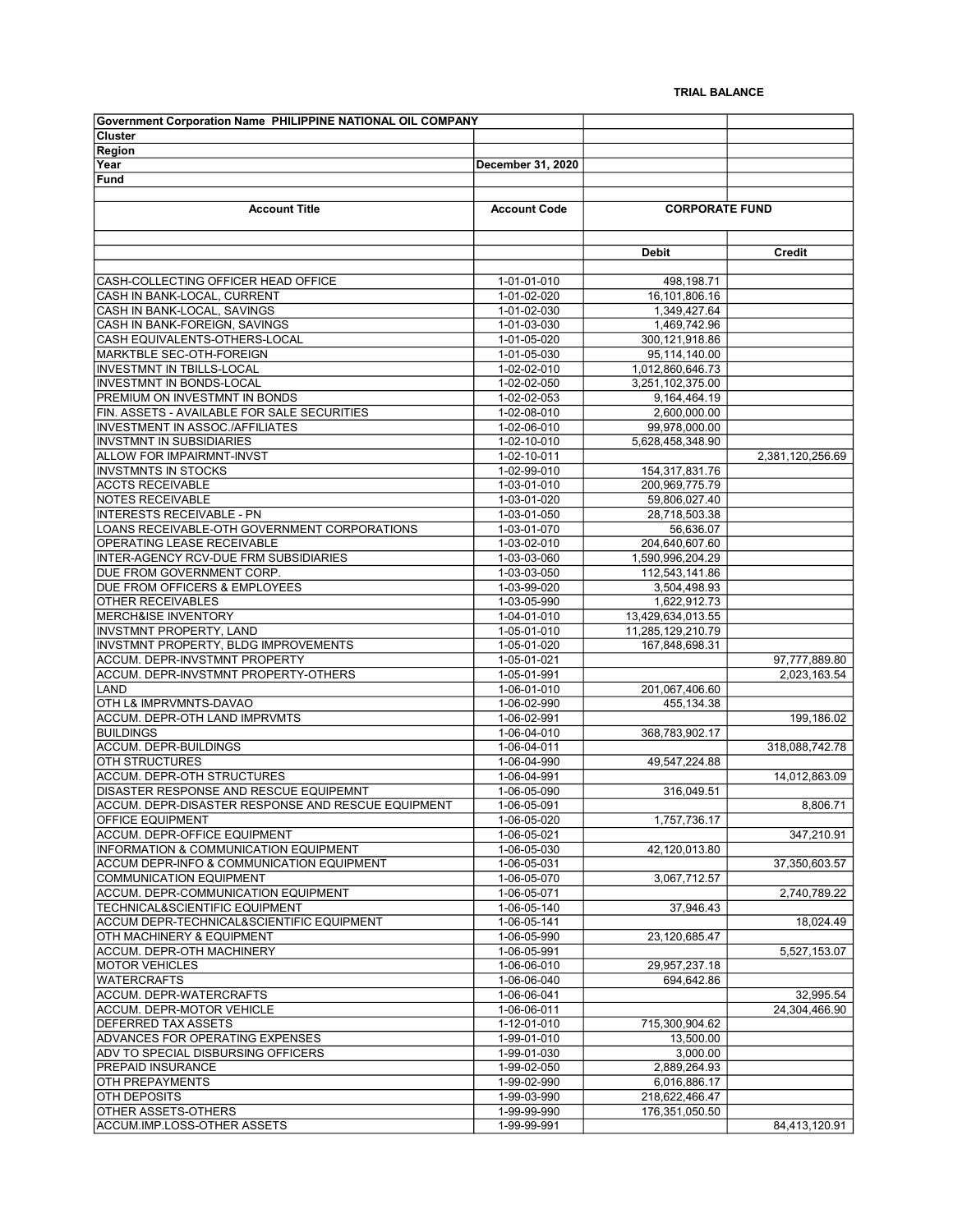| <b>Account Title</b>                                                 | <b>CORPORATE FUND</b><br><b>Account Code</b> |                             |                                       |
|----------------------------------------------------------------------|----------------------------------------------|-----------------------------|---------------------------------------|
|                                                                      |                                              | Debit                       | Credit                                |
|                                                                      |                                              |                             |                                       |
| <b>ACCUM.IMP.LOSS-OTHER ASSETS</b><br><b>ACCTS PAYABLE</b>           | 1-99-99-992<br>2-01-01-010                   |                             | 13,932.51<br>741,827.81               |
| DUE TO OFFICERS & EMPL-SAL & COM PAYABLE                             | 2-01-01-020                                  |                             | 6,309,480.99                          |
| SERVICE CONCESSION ARRANGEMENT                                       | 2-01-01-090                                  |                             | 420,700.00                            |
| OTH FINANCIAL LIABILITIES                                            | 2-01-99-990                                  |                             | 148,712,949.88                        |
| DUE TO BIR-WTAX ON COMPNSATION                                       | 2-02-01-010                                  |                             | 5,967,991.63                          |
| <b>DUE TO GSIS</b>                                                   | 2-02-01-020                                  |                             | 2,128,911.80                          |
| DUE TO PAG-IBIG-MULTI PURPOSE COOPERATIVE                            | 2-02-01-030                                  |                             | 59,719.33                             |
| <b>DUE TO PHILHEALTH</b>                                             | 2-02-01-040                                  |                             | 179,234.51                            |
| DUE TO SUBS/JOINT VENTURE                                            | 2-02-01-080                                  |                             | 67,212,957.42                         |
| <b>INCOME TAX PAYABLE</b>                                            | 2-02-01-130                                  |                             | 22,645,182.64                         |
| <b>GUARANTY/SECURITY DEPOSIT</b>                                     | 2-04-01-040                                  |                             | 42,934,746.81                         |
| <b>OUTPUT TAX</b>                                                    | 2-05-01-030                                  |                             | 29,208,004.25                         |
| OTH DEFERRED CREDITS                                                 | 2-05-01-990                                  |                             | 257,354,250.95                        |
| UNEARNED REVENUE/INCOME-INC. OTHERS                                  | 2-05-02-010                                  |                             | 188,721,213.51                        |
| LEAVE BENEFITS PAYABLE                                               | 2-06-01-020                                  |                             | 34,476,778.13                         |
| <b>DEFERRED TAX LIABILITIES</b>                                      | 2-09-01-010                                  |                             | 2,753,540,475.62                      |
| <b>UNCLAIMED BALANCES</b>                                            | 2-99-99-050                                  |                             |                                       |
| <b>DIVIDENDS PAYABLE</b>                                             | 2-99-99-090                                  |                             | 298,673,484.33                        |
| <b>OTH PAYABLES</b>                                                  | 2-99-99-990                                  |                             | 484,986.89                            |
| <b>TRUST LIAB - DES FUND</b>                                         | 2-04-01-010                                  |                             | 215,997,029.12                        |
| <b>RETAINED EARNINGS/(DEFICIT)</b><br><b>SHARE CAPITAL</b>           | 3-07-01-010<br>3-08-01-010                   |                             | 28,817,110,617.42<br>3,114,595,519.00 |
| <b>CUMULATIVE CHANGES IN FV</b>                                      |                                              |                             |                                       |
| <b>RENT/LEASE INCOME</b>                                             | 3-10-01-010<br>4-02-02-050                   | 1,191,576.07                |                                       |
| <b>DIVIDEND INCOME</b>                                               | 4-02-02-200                                  |                             | 408,351,960.34<br>1,925,332.01        |
| SALES REVENUE - BANKED GAS                                           | 4-02-02-160                                  |                             | 347,393,490.11                        |
| OTHER BUSINESS INCOME                                                | 4-02-02-990                                  |                             | 62,813,061.47                         |
| <b>INTEREST INCOME</b>                                               | 4-02-02-210                                  |                             | 168,908,568.91                        |
| FINES & PENALTIES-INC.                                               | 4-02-02-230                                  |                             | 21,491.33                             |
| <b>GAIN ON FOREIGN EXCHGE (FOREX)</b>                                | 4-05-01-010                                  |                             | 358,251.68                            |
| GAIN ON SALE OF INV. PROPERTY                                        | 4-05-01-030                                  |                             | 2,401,800.43                          |
| GAIN ON SALE/REDEMP./TRANSFER                                        | 4-05-01-020                                  |                             | 48,426,626.06                         |
| OTH GAINS-FINANCIAL ASSET                                            | 4-05-01-990                                  |                             | 2,844,515.47                          |
| MISCELLANEOUS INCOME                                                 | 4-06-03-990                                  |                             | 148,818,640.90                        |
| <b>SALARIES &amp; WAGES-REGULAR</b>                                  | 5-01-01-010                                  | 86,122,406.32               |                                       |
| PERSONNEL ECONOMIC RELIEF                                            | 5-01-02-010                                  | 3,087,474.20                |                                       |
| <b>REPRESENTATION ALLOWANCE</b>                                      | 5-01-02-020                                  | 2.474.500.00                |                                       |
| TRANSPORTATION ALLOWANCE                                             | 5-01-02-030                                  | 1,520,000.00                |                                       |
| <b>CLOTHING ALLOWANCE</b>                                            | 5-01-02-040                                  | 720.000.00                  |                                       |
| <b>HONORARIA</b>                                                     | 5-01-02-100                                  | 57,500.00                   |                                       |
| <b>LONGEVITY PAY</b>                                                 | 5-01-02-120                                  | 45.000.00                   |                                       |
| OT & NIGHT PAY                                                       | 5-01-02-130                                  | 2.094.970.94                |                                       |
| YEAR END BONUS                                                       | 5-01-02-140                                  | 7,349,903.60                |                                       |
| <b>CASH GIFT</b>                                                     | 5-01-02-150                                  | 657,500.00                  |                                       |
| OTHER BONUSES & ALLOW                                                | 5-01-02-990                                  | 9,376,458.00                |                                       |
| <b>RETIREMENT &amp; LIFE INSURANCE</b>                               | 5-01-03-010                                  | 10,045,612.21               |                                       |
| PAG-IBIG CONTRIBUTIONS                                               | 5-01-03-020                                  | 153,800.00                  |                                       |
| PHILHEALTH CONTRIBUTIONS                                             | 5-01-03-030                                  | 1,045,246.59                |                                       |
| <b>EMPLOYEES COMPENSATION INS. PREMIUMS</b><br><b>TERMINAL LEAVE</b> | 5-01-03-040                                  | 153,800.00                  |                                       |
| <b>TRAVELING EXPENSES-LOCAL</b>                                      | 5-01-04-030<br>5-02-01-010                   | 11,122,512.86<br>562,372.23 |                                       |
| TRAVELING EXPENSES-FOREIGN                                           | 5-02-01-020                                  | 90,177.75                   |                                       |
| <b>TRAINING EXPENSES</b>                                             | 5-02-02-010                                  | 573,572.80                  |                                       |
| <b>ACCOUNTABLE FORMS EXPENSES</b>                                    | 5-02-03-020                                  | 52,980.00                   |                                       |
| NON-ACCOUNTABLE FORMS EXPENSES                                       | 5-02-03-030                                  | 15,070.62                   |                                       |
| <b>OFFICE SUPPLIES EXPENSES</b>                                      | 5-02-03-010                                  | 333,031.08                  |                                       |
| MEDICAL, DENTAL & LABORATORY SUPPLIES EXP.                           | 5-02-03-080                                  | 1,493,632.22                |                                       |
| <b>FUEL, OIL &amp; LUBRICANTS EXPENSE</b>                            | 5-02-03-090                                  | 1,796,503.81                |                                       |
| <b>SEMI-EXPENDABLE MACHINERY</b>                                     | 5-02-03-210                                  | 125,759.11                  |                                       |
| SEMI-EXPENDABLE FURNITURE                                            | 5-02-03-220                                  | 3,498,114.31                |                                       |
| OTH SUPPLIES & MATERIALS                                             | 5-02-03-990                                  | 3,829,176.34                |                                       |
| WATER EXPENSES                                                       | 5-02-04-010                                  | 966,416.75                  |                                       |
| <b>ELECTRICITY EXPENSES</b>                                          | 5-02-04-020                                  | 8,659,096.41                |                                       |
| OTH UTILITY EXPENSES                                                 | 5-02-04-990                                  | 217,050.01                  |                                       |
| <b>POSTAGE &amp; COURIER SERVICE</b>                                 | 5-02-05-010                                  | 56,769.00                   |                                       |
| <b>TELEPHONE EXPENSES</b>                                            | 5-02-05-020                                  | 2,913,865.33                |                                       |